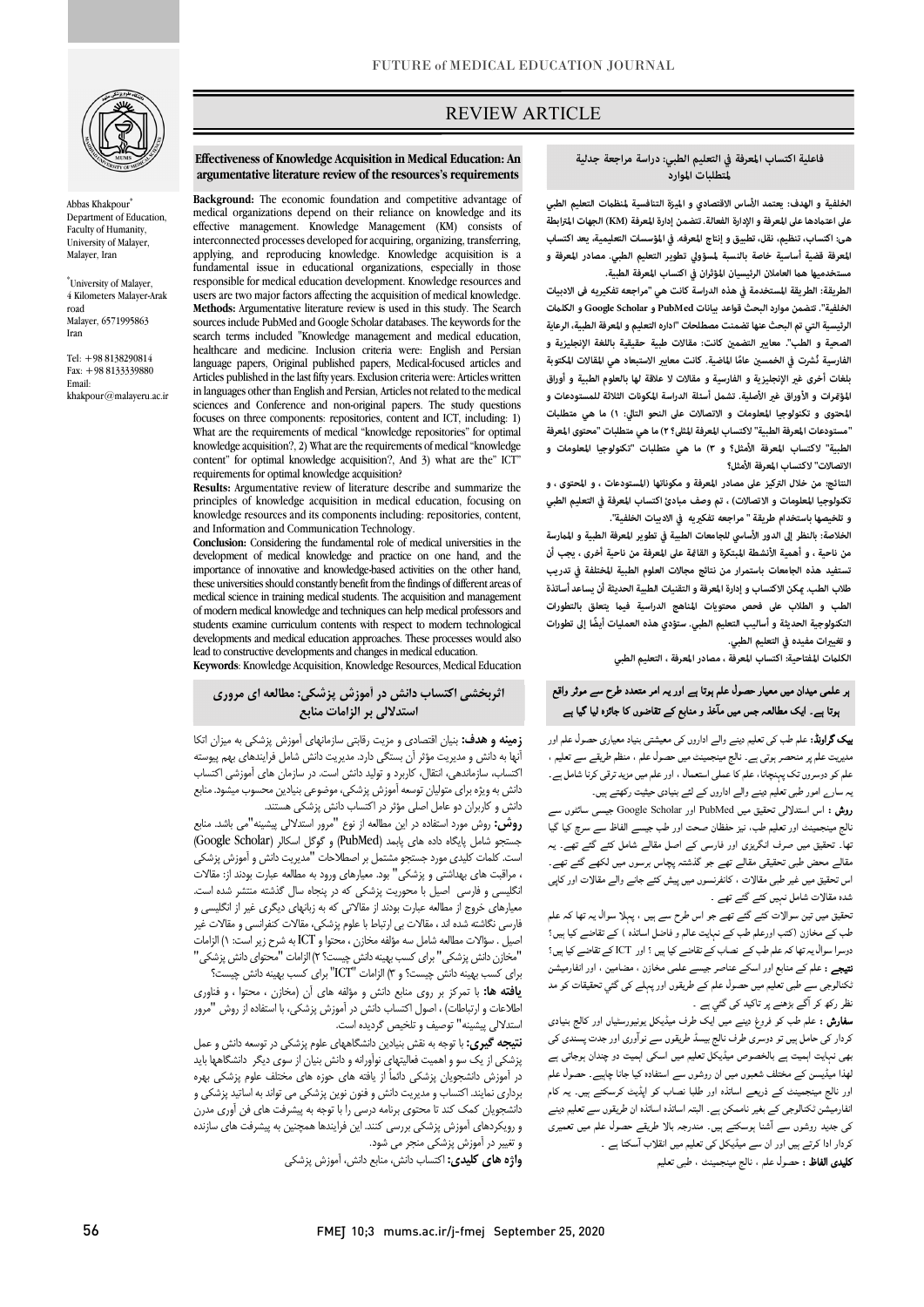### **INTRODUCTION**

A fundamental question raised in medical education studies is "how knowledge is created and organized in doctors' minds". Most efforts made to answer this question have so far been focused on teaching methods and techniques, basic and clinical education approaches, or the integration of illness scripts into encapsulated knowledge (1). However, by applying the emergent concept of knowledge management in other areas (such as trade, commerce, and services), the above question can be answered with a new and different approach. KM is "a set of principles, tools and practices that enable people to share, translate and apply what they know to create value and improve effectiveness". In other words, organizational KM includes "intertwined, regular, targeted, and coherent socio-technical functions developed to promote the absorption, acquisition, production, organization, storage, retrieval, sharing, distribution, transfer, use, development and assessment of experiences and knowledge assets (tacit and explicit) for creating competitive advantage and value added through improving the quantity and quality of organizational decisions and actions (at all levels), making changes to technical, administrative, and structural strategies, and realizing wise organization" (2). KM is considered a new management tool that helps healthcare organizations effectively manage their internal and external knowledge. Successful organizations understand why they must manage knowledge, develop plans to achieve their objective, and devote time and energy to relevant activities (3). For the World Health Organization (WHO), the main objective of KM is to fill the knowledge gap between (and within) countries (4). Based on the above definitions, there is a close connection between medical education management and knowledge acquisition as a KM process. In academic terms, medical education discipline addresses the principles of learning and teaching in medical sciences. Knowledge acquisition is based on anthropologicalsocial and technological issues aimed to extract and acquire knowledge from intra/extra-organizational resources. Knowledge resources (including medical information and knowledge) are the main assets in the healthcare industry. The main issue is that knowledge holders and recipients must efficiently link information associated with various disciplines in order to expand and distribute knowledge (5). Today, with the increasing growth of access to e-resources and cyberspace, these resources have become common tools for education and knowledge acquisition. In medical sciences taking advantage of this opportunity, which deals with the lives of human beings, is of particular significance as those involved in this area can rapidly disseminate relevant information in the medical community through this platform. To develop the acquisition of knowledge from e-resources and get the maximum benefits of this method, necessary infrastructures and standards must be provided, and the best method must be selected and implemented (6). The most important goal specified in medical education, especially in medical curricula, is the acquisition of knowledge by students; however, few studies and texts are available on the principles of medical knowledge acquisition. The principles

 namely resources-content and user-situation. According to Meyer's Knowledge Management Life-Cycle Model (7), resources and users are the two essential components of knowledge acquisition in all organizations: knowledge and knowledge gainers who must absorb and capture the knowledge. Therefore, the principles of knowledge acquisition can be described in two categories: 1. those related to the medical knowledge resources, and 2. those definitions for organizational knowledge as well as knowledge resources and specifies principles related to medical knowledge resources and their constructive outcomes for medical education. of knowledge acquisition should focus on two general axes, resources from which knowledge is absorbed and extracted, related to the medical knowledge users. This article presents

# **Organizational Knowledge and its Resources**

 Without providing a proper definition of knowledge, it would be difficult to manage and acquire it. Various definitions of knowledge have been presented in different reached on the nature of knowledge. Jones (8) believed that no such consensus has been achieved even in the history of mankind. According to Davenport and Prusak (1998: 5), knowledge is a fluid mixture of framed experiences and provides a framework for evaluating and incorporating new information and experiences (9). With regard to the intertwined nature of knowledge and practice in medical education, Milton (10) defined knowledge as the ability, skill information and ideas to perform tasks, make decisions, and solve problems more skillfully. articles and books. However, no consensus has so far been systemized values, information, and expert views that and expertise in manipulation, transfer, and creation of data,

 In addition to proper perception of knowledge, deep understanding of knowledge resources is also essential for tangible and intangible resources in which knowledge is stored. Tangible knowledge resources mainly consist of explicit knowledge and information that can be retrieved and acquired via knowledge repositories (libraries, databases, knowledge (which is mostly tacit) lies in intangible resources; that is inside the minds of medical intellectuals (specialists and experts). Educational systems should provide students with this kind of knowledge. acquiring knowledge. Medical knowledge resources include etc*.*). However, a large amount of valuable medical

### **METHODS**

 The argumentative literature review was used in this study. Argumentative literature review, as the name implies, examines literature selectively in order to support or refute philosophical problem already established in the literature. It should be noted that a potential for bias is a major shortcoming associated with argumentative literature review (11). Argumentative literature review in and used by McCullough et al (12) for evaluating normative literature. This method was also applied by Coleman (13) to clarify what actually is meant epistemologically by African argument, deeply imbedded assumption, or methodology of medicine studies was originally developed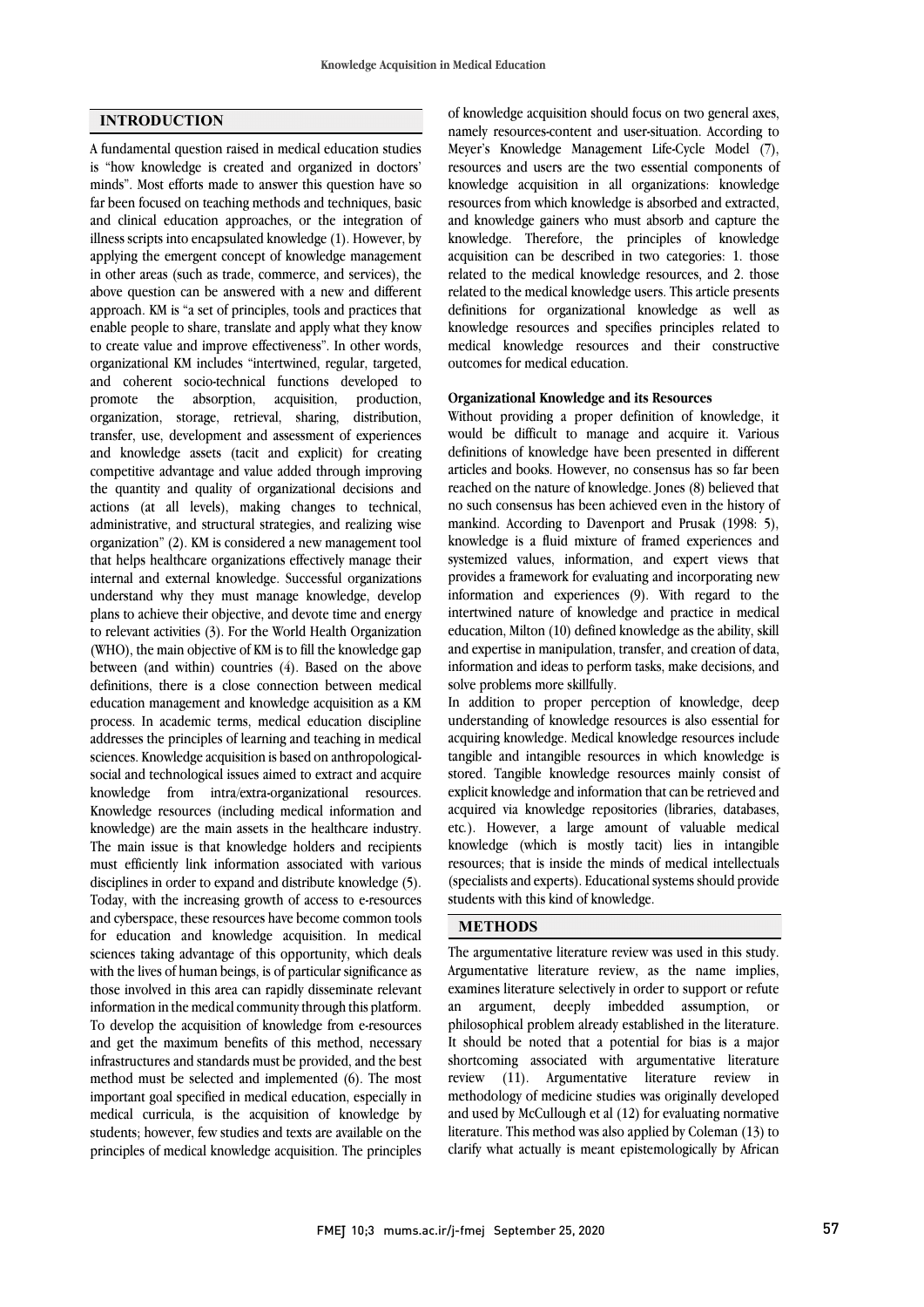colleagues (14) illustrated Challenges and Promises for Planning Future Clinical Research into Bacteriophage Therapy against Pseudomonas aeruginosa in Cystic Fibrosis bioethics Vis a Vis, Western bioethics. Also, Rossitto and his by argumentative literature review.

 The Search sources included PubMed and Google Scholar "Knowledge management and medical education" and Knowledge management and health. Inclusion criteria were: 1- English and Persian language papers, 2- Original published in the last fifty years. Exclusion criteria were: 1) Articles written in languages other than English and Persian, 2) Articles not related to the medical sciences, and 3) Conference and non-original papers. The study questions focused on three components: repositories, content, and ICT "knowledge repositories" for optimal knowledge acquisition?, 2) What are the requirements of medical "knowledge content" for optimal knowledge acquisition?, and 3) What are the" ICT" requirements for optimal ֦ databases. The keywords for the search terms included papers, 3- Medical-focused articles, and 4- Articles published including: 1) What are the requirements of medical knowledge acquisition?.

### **RESULTS**

### **Requirements for Knowledge Acquisition Resources:**

 $\overline{a}$ 

 In the discussion of medical knowledge resources, components of medical knowledge repositories, medical knowledge content, and medical knowledge technology. Experimental evidence has been used to confirm each of the medical knowledge, empirical principles and evidence supporting it are summarized in Table 1. These components researchers and authorities must take into account three principles and arguments. Components: The sources of and principles can be described as follows:

### **1. Medical Knowledge Repositories**

 In medical science universities, institutional repositories contain numerous resources with different contents and forms. The contents of these repositories may be fully scientific or they may contain published or unpublished management, educational, and research contents. The<br>medical knowledge repositories are used to store, protect and provide access to scientific works of medical students and researchers. An institutional repository is a database with a set of services to collect, store, and index, protect, and According to Allard et al. (2005), these repositories collect and store the intellectual output of universities and organizations (16). Although several factors affect the effectiveness of knowledge acquisition, powerful knowledge knowledge acquisition. The following principles are essential for the design and development of medical knowledge repositories in accordance with the KM requirements: management, educational, and research contents. The publish scientific research findings in digital formats (15). repositories have a great potential in facilitating successful

 **1.1 Digitization of Contents**: The institutional knowledge and digital resources. Providing digital content along with the use of suitable technology enables researchers to easily search and retrieve knowledge. Therefore, all resources, repositories stored in medical universities contain written

 including written physical resources, should be converted these benefits, provision of digital content also reduces retrieval time and enables us to better manage costs. According to Scott et al (2016), Benefits of digitized records included: access from multiple locations, better prepared ward rounds, improved inpatient handovers and an<br>improved timeline of patient events (17) into searchable and retrievable digital resources. Besides improved timeline of patient events (17).

 **1.2 Accessibility and Searchability**: Providing access to institutional knowledge repositories through search engines is very important; therefore, authorities should take into resources available in institutional repositories of Iranian medical science universities. Development of appropriate indexing and searching processes significantly increases the citation rates of open-access articles compared with increase the impact factor of journals and their citation index. In addition, accessibility can affect students' motivation. Based on the frustration–aggression hypothesis, when an activity ends in failure, the motivation for performing that increase one's motivation for searching and acquiring more account the indexability and accessibility of knowledge traditionally published articles (18). High citation rates activity is decreased. Successful access to information may knowledge.

 **1.3 Elimination of Redundant Knowledge Repositories (Organizational Agility)**: Inflated organizational memory strong knowledge repositories, because in the knowledge management discussion, it is very important to refine knowledge and eliminate obsolete knowledge. According to Dalkir (2013), it is necessary to understand which parts of competitive advantage and effectiveness (19). Today, monitoring and enhancing the quality of knowledge is a fundamental strategy in medical education. The changes increases in community needs, progresses in knowledge, and reforms applied to medical teaching approaches have forced authorities of the world's top medical schools to review and revise medical education resources and curricula (20). Rapid advances in science and technology and obsolescence of providing up-to-date knowledge to students. Many experts have faced serious problems because of the rapid growth in the volume of medical information. Students can be relieved and non-scientific resources by providing them with precisely planned curricula through identification and selection of credible and up-to-date resources and books, the and knowledge repositories do not necessarily indicate the knowledge base are unnecessary in order to sustain made to the higher education system around the world, previous findings and information highlight the need for from going through huge amounts of bulky, non-classified study of which would in fact be a waste of time.

### **2. Medical Knowledge Content**

 The term content refers to all types of digital resources, such as articles, reports, dissertations, newsletters, bulletins, lectures, photos, research data, research projects, guides, resources. Some scholars have argued that content is the most important systemic factor influencing the success of KM systems (21). In the discussion of content management, administrative reports, minutes, and even multimedia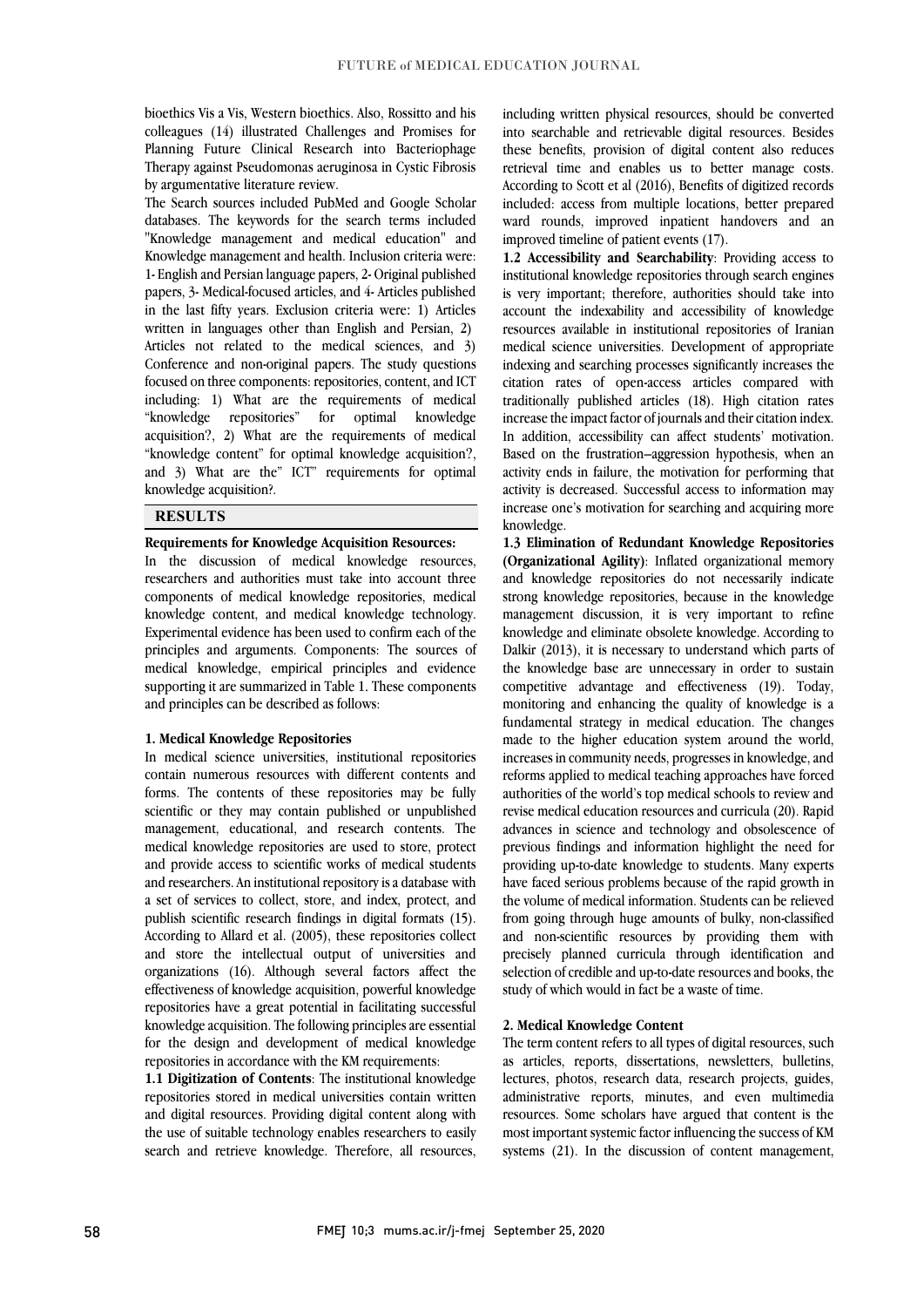medical education authorities take into account the following issues:

**2.1 Comprehensiveness** (paying attention to various types of knowledge, especially tacit knowledge): Authorities must simultaneously pay attention to clinical knowledge and documented knowledge. More attention is paid to documented knowledge in knowledge repositories. Today, in medical education, an evidence-based medical practice involves integrating individual clinical expertise with the best clinical evidence available in systematic research, which highlights the importance of comprehensiveness. According to Sackett, good doctors use their individual clinical expertise along with the best available external evidence, because neither alone is sufficient. Without clinical expertise, available clinical evidence may be ignored, or excellent external evidence may be inapplicable to, or inappropriate for a patient (22). Medical education systems should prepare the ground for transferring the expert knowledge to young medical practitioners and students. What is today transferred as expert knowledge through internship is only part of professors' tacit knowledge. Along with paying attention to the health of patients, physicians must pay attention to [and raise their awareness about] the physical, mental and social health, and vitality of community. Therefore, medical knowledge should contain both explicit and tacit knowledge. This principle refers to the comprehensiveness of institutional knowledge. A major challenge facing medical education is the accumulation of documented explicit knowledge and ignoring tacit knowledge. As Stephen Henry, Richard Zaner, and Robert Dittus explained in their *Academic Medicine article*, evidence-based medicine means something much more specific than the general notion that "medical decisions should be based on the best, most current information available" (23).This is due to the fact that documented explicit knowledge can be organized and stored far more easily and less costly than tacit knowledge (*i.e.* the experiences of expert and skillful physicians).

**2.2 Different Content Formats**: Formal medical education repositories based in medical universities mostly share written contents. This type of knowledge sharing mostly focuses on a codified approach toward knowledge flow (24) where the flow of personal knowledge is often neglected. According to Boisot (25), codified knowledge can be more easily organized and distributed; however, today, technological advancements have enabled us to organize and share a large part of medical knowledge and experiences through the content of educational videos, podcasts, lectures, etc. Studies showed that new content formats developed via new technologies (such as podcasts) are welcomed in academic settings (26-27). The use of various formats for knowledge transfer enhances creativity and flexibility in educational systems. Besides books, journals and theoretical knowledge, medical knowledge repositories should also cover tacit knowledge and skills through modern educational materials. However, according to Wyatt, few studies have addressed tacit KM techniques in healthcare industry (28).

**2.3 Human Unity in Medical Science**: Extreme

 Bertalanffy (29) was the first to raise the discussion of systems thinking in biology. A human being must first be considered as a system and in medical science, the knowledge of all relevant sub-systems - which have shaped various medical relationships between various system elements should be taken into account during diagnosis and treatment procedures. Some studies (30) indicated that extreme specialization can increase the number of medical errors. doctors the deeper understanding of various aspects of a disease and treatment outcomes. specialization is a detrimental agent in medical systems. specialties -, the comprehensive nature of the system, and the Addressing human unity reduces medical errors and gives

 **2.4 Up-to-date Contents**: New medical research areas, such as nanotechnology and genetics, are growing at an  $\alpha$ sionismig pace ( $\beta$ 1). Many issues are involved in the design of sites and knowledge transfer technologies; however, according to Kim et al.  $(32)$ , the most important criterion for evaluation of a site is the content of the site, which includes information quality and accuracy. According to Towle, the changes in the outside world and involve employers and users of health services (33). Up-to-date content of a medical education system helps it keep pace with new changes and innovations. This issue also creates a balance between medical knowledge and practice. In other words, young and clinical) medical issues in hospitals. astonishing pace (31). Many issues are involved in the design education system must be better able to respond to rapid doctors must be prepared to deal with new (technological

 **2.5 Validity and Reliability of Knowledge**: Modern advances in information technology have provided students knowledge; however, it is an essential issue to assess the validity of scientific contents and claims. To assess the validity of a document, the credibility of its knowledge sources, data collection tools, research position, and generalizability of its assessing the content validity of documents, especially in the case of digital and web-based contents. Some have challenged the validity of these resources (34), and some believe that these resources are ambiguous and contradictory effects, risk factors, *etc* (35). In addition, different and contradictory evaluations of medical records (36) highlight the need for paying more attention to the credibility and validity of acquired knowledge. In addition, due to the devices. To enhance the credibility and validity of medical knowledge, it is necessary to pay attention to quantity-based knowledge, as well as qualitative research and knowledge. with rapid access to various sources of information and findings are examined. Scholars face many challenges when in terms of intervention, diagnosis, definitions, adverse growing penetration rate of technology in medical activities, students should be aware of possible errors in measurement interpretations (37), which mainly contain valuable tacit

#### **3. Information and Communication Technology (ICT)**

Facilitating acquisition of medical knowledge is among the most important educational goals of technology-based medical education (38). The effectiveness and efficiency of technology in the acquisition of knowledge depends on many components including: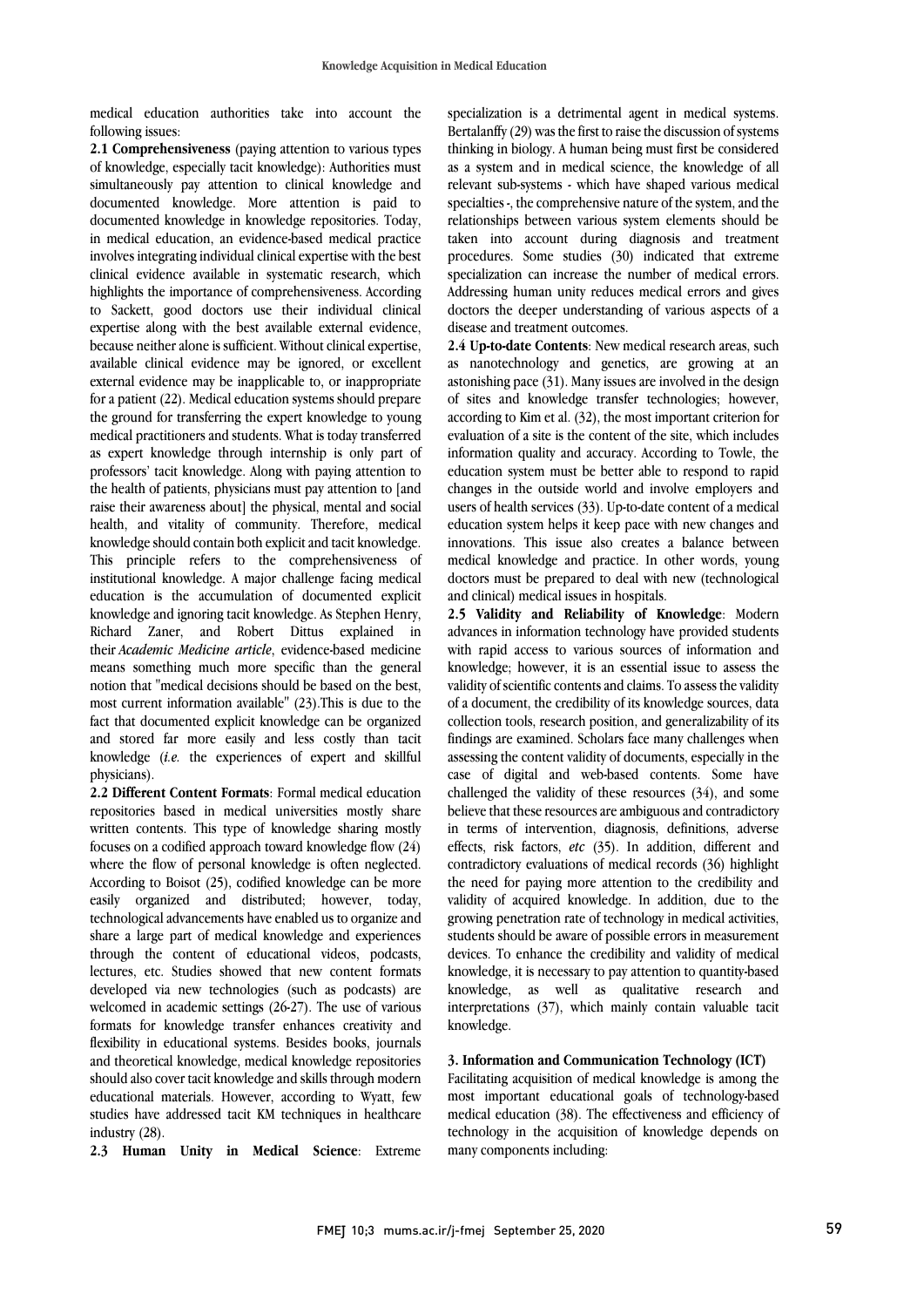**3.1 Knowledge Categorization**: Proper knowledge categorization improves access to knowledge resources. Target groups using knowledge should always be taken into account when they organize and classify the knowledge resources. As Milton (39) stated, the main motto of KM is to provide the right knowledge in the right format, at the right time and place, to the right people, i.e. those who need that knowledge. For example, one may wonder why young doctors have fewer clients (patients) in societies like Iran. This is not due to their lack of knowledge, but people's hesitations about the transfer of medical experts' tacit knowledge to students. In addition, knowledge repositories of medical universities may contain both general and specific knowledge; however, as a result of scientific advances and general knowledge development, a large part of "specific" knowledge of the past is considered "general" in the present time. This kind of knowledge should be properly categorized. According to Whyte and Classen (40), a desirable organizational memory should contain both explicit and tacit knowledge; however, some tacit knowledge is not practically considered as tacit. Proper knowledge categorization improves access to relevant knowledge and enhances time management as well as the effectiveness of the KM system. According to Liao and Lee (2002), some data mining (DM) methods rely on categorized data (41).

**3.2 Monitoring and Managing Information Seeking Behavior of Medical Students**: Dawes and Sampson (2003) conducted a study on information seeking behavior of physicians and found that the most frequently used information resource was written sources. Asking colleagues was the second resource and database was the primary resource only in one study. Factors including ease of access, habit, reliability, high quality, speed, and applicability raise the likelihood of a successful information seeking behavior. The lack of time to search, huge amounts of information materials, forgetfulness, the belief that there may be no answer, and lack of urgency may interfere with the process of seeking answers. Dawes and Sampson (2003) argued that due to extensive changes to information seeking behavior [in recent years], information need and information resources must be further categorized. The accurate planning of information delivery to physicians is essential to empower them, keep them up-to-date, and facilitate the knowledge transfer process (42).

**3.3 Selecting the effective Technology Tailored to the Desired Knowledge and Knowledge Acquisition Process**: Information technologies offer several knowledge delivery services in the area of medical science. PubMed provides more than29 million citations for medical literature from MEDLINE and other relevant journals. Various technologies (such as intranet, recovery engines, databases, data mining, and SharePoint) have been developed for KM. According to Dalkir (43), each of these technologies can be used for certain KM processes. Content development and management technologies that are effective in the acquisition of tacit knowledge should be the focus of knowledge acquisition processes.

**3.4 Accepting and Managing Knowledge Acquisition through Social Networks**: Today, professional social networks are also important sources, especially for acquiring tacit knowledge. There are many professional social networks (e.g. Sermo, Doximity, DailyRound, and WeMeduu*.*) aimed at sharing medical knowledge. Some of these networks (such as the Student Doctors Network) provide a good environment for medical students to acquire and share knowledge and experience. Unlike structured technologies, such as data repositories and databases, social networks are not structured platforms. Structured technologies use a fairly similar language; however, according to Yeh et al. (44), it is difficult to transfer knowledge from an expert (medical expert) to a computer, because medical experts do not speak the same scientific language. Studies showed that although there are many challenges, social networks play a major role in medical education and innovation (45,46).

**3.5 Empowering Medical Students through IT Literacy**: Technology literacy is a very fundamental issue in medical education. Technology and information literacy are two major components of research literacy in education. They help medical students develop their capabilities to acquire knowledge and participate in medical projects (47). Considering the growing impact of technology on content and information management, it would be impossible to effectively acquire knowledge in the absence of technology literacy. Information literacy enables students to identify information resources to acquire knowledge.

### **DISCUSSION**

Knowledge resources are an important component of knowledge management. The purpose of this review study was to develop principles for medical knowledge resources. Although there is some research on the subject of knowledge resources, first of all, these studies are not focused on medical knowledge sources and, secondly, they are not comprehensive, and are highly dispersed and lack a systematic view of the subject. This paper, while using the subject literature as arguments to support the proposed principles, provides a more comprehensive picture of the principles of medical knowledge resources.

Various commercial and industrial organizations benefit from KM; however, this issue has not been well addressed in medical education. In this regard, authorities can benefit from the experiences of commercial organizations and companies. The use of KM [as a strategy] in health and medical education can lead to education improvement and medical service development. While many countries depend largely on KM, the progress of KM usage in healthcare sector of developing countries is not satisfactory. However, there is a good prospect for KM in the health sector of developing countries, if conscious efforts are made to apply it (48). Although the role of KM in the health sector can be studied from many aspects, few studies have focused its role in transforming medical education and knowledge acquisition practices.

Knowledge acquisition is among the most important KM processes. It is also considered the main goal of the medical education system. Therefore, modern education management systems should utilize the findings of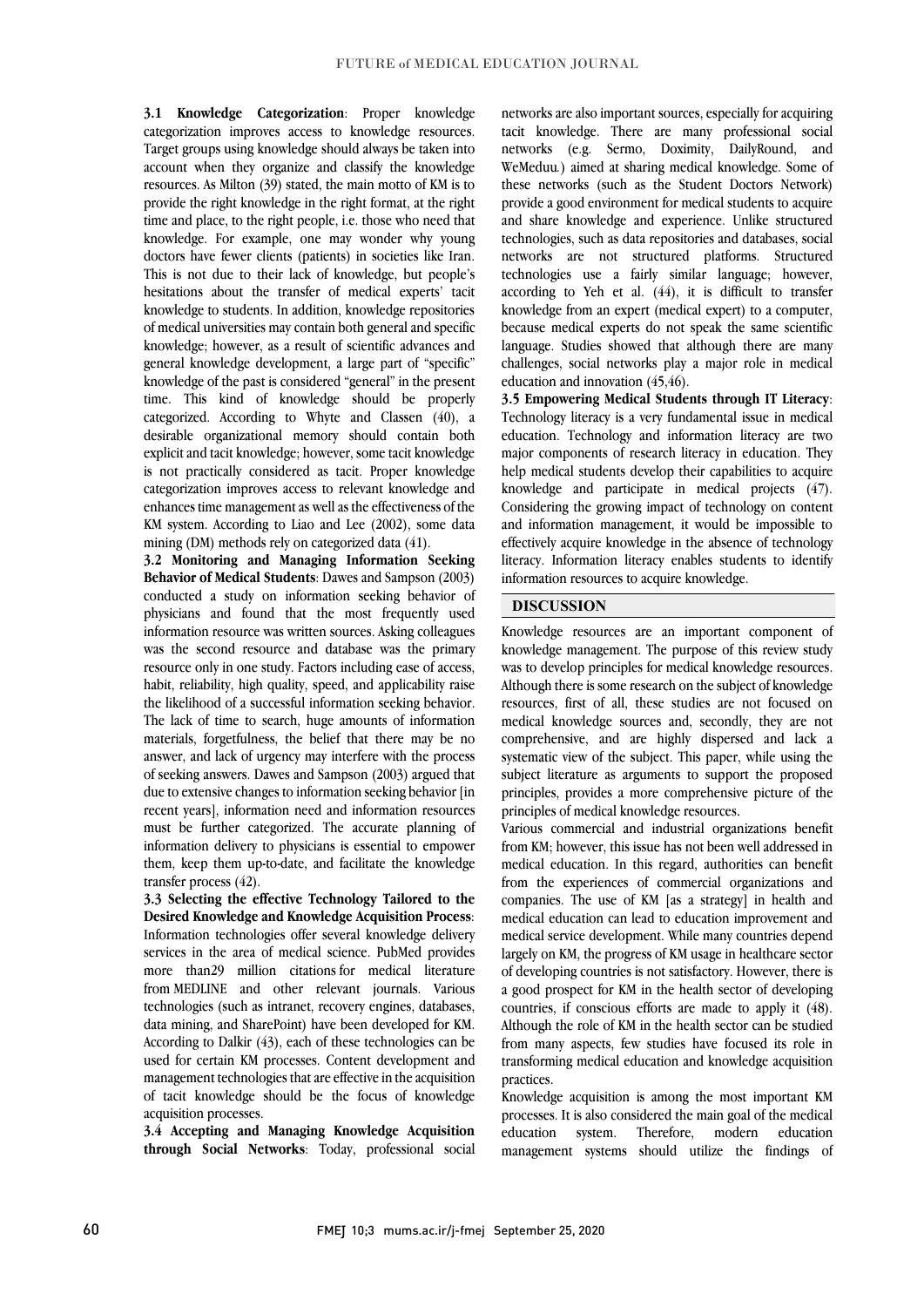| Table 1. Knowledge resource requirements (claims) and implications for K acquisition (evidence) |                                                                         |                                                                                                                                                                             |
|-------------------------------------------------------------------------------------------------|-------------------------------------------------------------------------|-----------------------------------------------------------------------------------------------------------------------------------------------------------------------------|
| <b>Components</b>                                                                               | Principles (Claim)                                                      | <b>Evidence</b>                                                                                                                                                             |
| Medical Knowledge<br>Repositories                                                               | Digitization of Contents                                                | access to multiple locations, better prepared ward rounds, improved<br>inpatient handovers and an improved timeline of patient events (15)                                  |
|                                                                                                 | Accessibility and Searchability                                         | increases the citation rates (16)                                                                                                                                           |
|                                                                                                 | Elimination of Redundant Knowledge<br>Repositories                      | Eliminating obsolete medical knowledge<br>Up-to-date knowledge acquisition and knowledge effectiveness<br>Keeping pace with the speed and flow of medical knowledge (17-18) |
| Medical Knowledge<br>Content                                                                    | Comprehensiveness                                                       | Transferring expert knowledge and development of experience in medical<br>education $(20-21)$                                                                               |
|                                                                                                 | <b>Different Content Formats</b>                                        | various formats for knowledge transfer enhance creativity and flexibility<br>$(24-26)$                                                                                      |
|                                                                                                 | Human Unity in Medical Science                                          | Extreme specialization can increase the number of medical errors (28).                                                                                                      |
|                                                                                                 | Up-to-date Contents                                                     | responding to rapid changes in the outside world (31)                                                                                                                       |
|                                                                                                 | Validity and Reliability of Knowledge                                   | There are challenges in the validity of resources (32-34).<br>Attention to quantity-based knowledge, as well as qualitative and<br>interpretations (35).                    |
| Technology (ICT)<br>Communication<br>Information and                                            | Knowledge Categorization                                                | Some data mining methods, rely on categorized data (39.)                                                                                                                    |
|                                                                                                 | Monitoring and Managing Information<br>Seeking Behavior                 | Some Factors raise the likelihood of a successful information seeking<br>behavior (40).                                                                                     |
|                                                                                                 | Selecting the effective Technology                                      | Each of technologies can be used for certain KM processes (41).                                                                                                             |
|                                                                                                 | Accepting and Managing Knowledge<br>Acquisition through Social Networks | Social networks play a major role in medical education (43-44).                                                                                                             |
|                                                                                                 | Empowering Medical Students through IT<br>Literacy                      | developing capabilities in knowledge acquiring (45)                                                                                                                         |

knowledge management. According to Meyer & zack (49), two basic components (user and resources) and their interactions must be analyzed in the discussion of knowledge acquisition. In the medical education system, students are considered the users in the knowledge management system, whose main purpose is to acquire knowledge. In medical education. <br>
knowledge resources include tangible education, knowledge resources include tangible (repositories) and intangible (the memory of medical experts) resources. Developing students' ability to search, retrieve and learn, motivating them to acquire knowledge, developing learning capacity, eliminating redundant and obsolete medical knowledge, keeping pace with the speed of knowledge transformations, transferring expert knowledge, developing experience, reducing errors, filling the gap between educational and clinical settings, and selecting the right technology are among the outcomes of proper design and development of knowledge resources in the medical education system.

There are various methods for review studies, categorized by scholars such as, Grant and Boot (50), Samnani et al. (51), etc. Each research method has its limitations, of which this research is not an exception. Although Argumentative Review is a flexible, creative, and defensible way of selecting the research literature to support the researcher's assumptions or proposed principles, the selection of literature and its background are limited to the principles proposed. Therefore, a part of the valuable research literature might be neglected. In other words, the proposed components and principles are not necessarily limited to what is presented in

the article. Future researchers can help confirm and refine the results with other research methods (such as unstructured interviews, etc.). Furthermore, Effective acquisition of knowledge can be prevented by several other factors (such as motivation, ability, and culture), which were not addressed in this study as it was mainly focused on knowledge resources (repositories, content, and technology). The factor known as "user" must be examined in separate studies.

Given the fundamental importance of medical education institutions in the production and development of medical knowledge and practice on one hand, and the importance of innovative and knowledge-based activities in medical education on the other hand, these institutions must use continuously the findings of various fields of Medical and educational sciences. Findings and theories of knowledge management can develop new medical techniques, and thus help professors and medical students to examine the curriculum according to the advances of modern technology and medical education approaches. Applying knowledge management findings will pave the way for constructive advances and changes in medical education. In general, the promotion of medical education system requires benefiting from the findings of knowledge management in various areas.

In general, the promotion of medical education system requires benefiting from the findings of knowledge management in various areas. Based on the findings of this area, digitization of contents and the accessibility, perpetual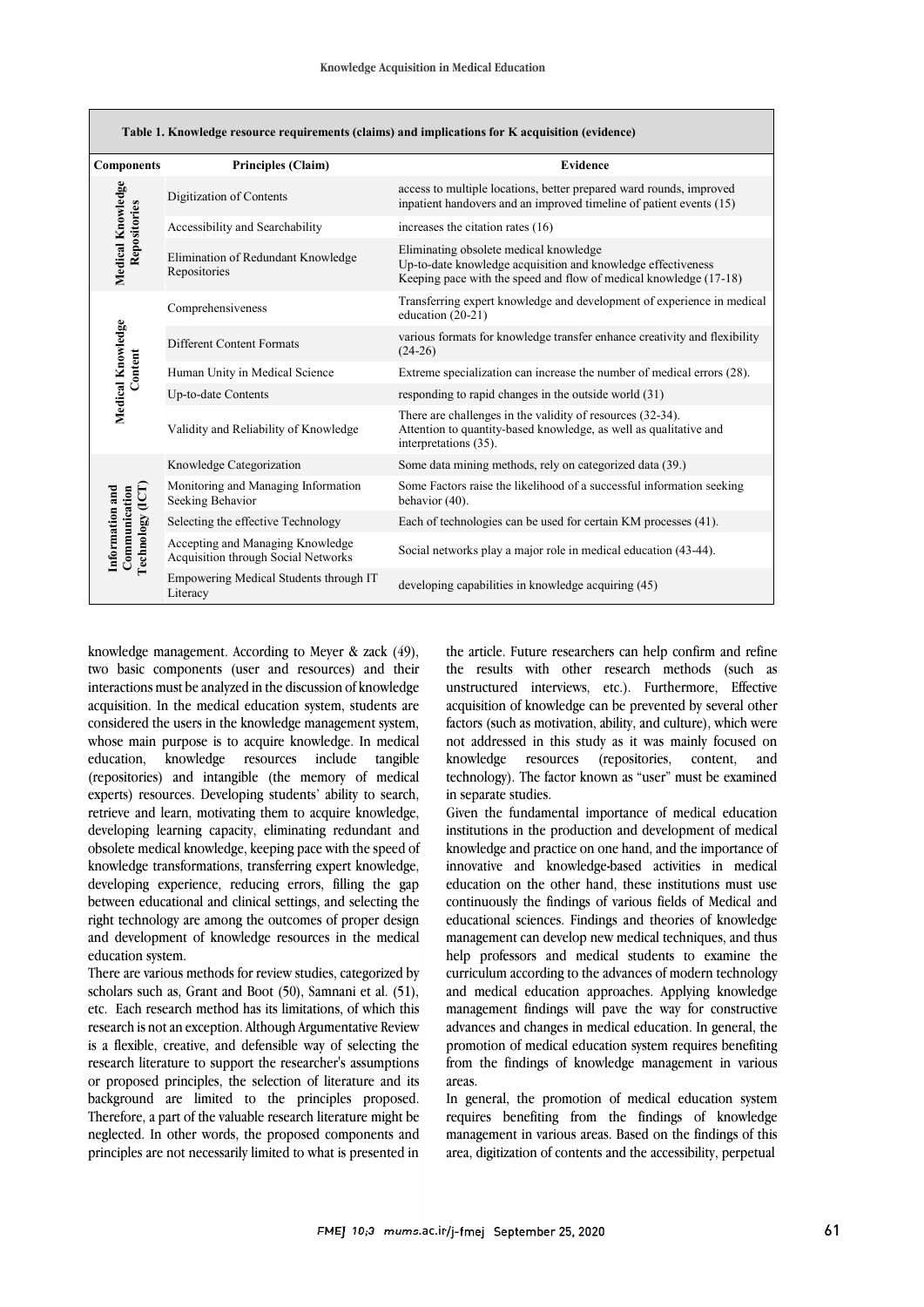accumulation, and agility of knowledge repositories should be taken into consideration. In addition, issues such as comprehensiveness of contents, tacit knowledge, production and presentation of different contents in various formats, the use of up-to-date contents, the validity and reliability of knowledge, and regarding human beings as a system should be considered in medical knowledge. Obviously, development of knowledge acquisition process requires proper categorization of knowledge, management of student information seeking behavior, management of professional social networks, application of proper technology tailored to the specific knowledge, and acquisition and development of information literacy.

Generally, this study considers three components of medical knowledge resources (repository, content, and technology) and proposes 13 principles. Following each proposed principle, supporting arguments and empirical evidence are also provided. The results of the study provide a comprehensive and systematic knowledge of the sources of medical knowledge and its principles. Simultaneous attention to three components of repositories, content, and technology can lead to the strengthening of knowledge management systems and the development of medical education as well as its effectiveness. In addition, the results of the research and the proposed principles can assist quantitative researchers in designing tools and measuring these principles in medical education institutions.

Based on the findings of this area, digitization of contents and the accessibility, perpetual accumulation, and agility of knowledge repositories should be taken into consideration.

In addition, issues such as comprehensiveness of contents, tacit knowledge, production and presentation of different contents in various formats, the use of up-to-date contents, the validity and reliability of knowledge, and regarding human beings as a system should be considered in medical knowledge. Obviously, development of knowledge acquisition process requires proper categorization of knowledge, management of student information seeking behavior, management of professional social networks, application of proper technology tailored to the specific knowledge, and acquisition and development of information literacy. Effective acquisition of knowledge can be prevented by several other factors (such as motivation, ability, and culture), which were not addressed in this study, as it was mainly focused on knowledge resources (repositories, content, and technology). The factor known as "user" must be examined in a separate article.

**Ethical consideration :** Ethical issues (Including plagiarism, informed consent, misconduct, data fabrication and/or falsification, double publication and/or submission, redundancy, etc.) have been completely observed by the authors.

### **ACKNOWLEDGEMENT**

I appreciate all people who helped me writing this manuscript.

**Financial support:** None

**Conflict of Interests:** None to be declared.

### **REFERENCES**

1. Schmidt Henk G, Remy MJP Rikers. How expertise develops in medicine: knowledge encapsulation and illness script formation. Medical education. 2007; 41(12): 1133-9.

2. Khakpour A. Knowledge management in educational organizations: opportunities<br>and challenges. In7th international and challenges. In7th international knowledge management conference, Beheshti International. Conference center, Teheran, Iran; 2015.

3. Omotayo FO. Knowledge management as an important tool in organizational management: A review of literature. Library Philosophy and Practice, (e-journal) 2015. Available at: at:

https://digitalcommons.unl.edu/cgi/viewcont ent.cgi?article=3330&context=libphilprac

4. Bolarinwa OA, Salaudeen AG, Akande TM. Overview of Knowledge Management Applications in Health Care Delivery of Developing Countries. Academic Research International. 2012;3(3):38.

5. Stroetmann B, Aisenbrey A. Medical Knowledge Management in Healthcare Industry. Engineering and Technology, International Journal of Health and Medical Engineering. 2012; 6(4): 531-6.

6. Dargahi H, Ghazi Saidi M, Ghasemi M. The role of e-learning in Medical Sciences Universities. Payavard. 2008; 1 (2) :20-29.

Meyer M, Zack M. The design and implementation of information products. Sloan Management Review. 1996; 37(3): 43- 59.

Jones, W.T. A history of Western philosophy. New York: Harcourt Brace,1952. 9. Davenport TH, Prusak L. Working knowledge: How organizations manage what they know. Harvard Business Press: 1998.

10. Milton NR. Knowledge acquisition in practice: a step-by-step guide. Springer Science & Business Media; 2007.

11. USC Libraries. (2014). Research Design. USC (University of South Carolina) Libraries: Retrieved August 20, 2015 from www.library.sc.edu.

12. McCullough LB, Coverdale JH, Chervenak FA. Argument-based medical ethics: a formal tool for critically appraising the normative medical ethics literature. American journal of obstetrics and gynecology. 2004;191(4):1097-102.

13. Coleman AM. What is "African Bioethics" as used by Sub-Saharan African authors: An argumentative literature review of articles on African bioethics. Open Journal of Philosophy. 2017;7(1):31-47.

14. Rossitto M, Fiscarelli EV, Rosati P. Challenges and promises for planning future clinical research into bacteriophage therapy against Pseudomonas aeruginosa in cystic fibrosis. An argumentative review. Frontiers in microbiology. 2018; 9:775.

15. Barton MR, Waters MM. Creating an institutional repository: LEADIRS workbook. 2004.

16. Allard S, Mack TR, Feltner-Reichert M. The librarian's role in institutional repositories: A content analysis of the literature. Reference services review. 2005;33(3):325-36.

17. Scott PJ, Curley PJ, Williams PB, Linehan IP, Shaha SH. Measuring the operational impact of digitized hospital records: a mixed methods study. BMC medical informatics and decision making. 2016;16(1):143.

18. Harnad S, Brody T, Vallieres F, Carr L, Hitchcock S, Gingras Y, et al. The access/impact problem and the green and gold roads to open access: An update. Serials review. 2008;34(1):36-40.